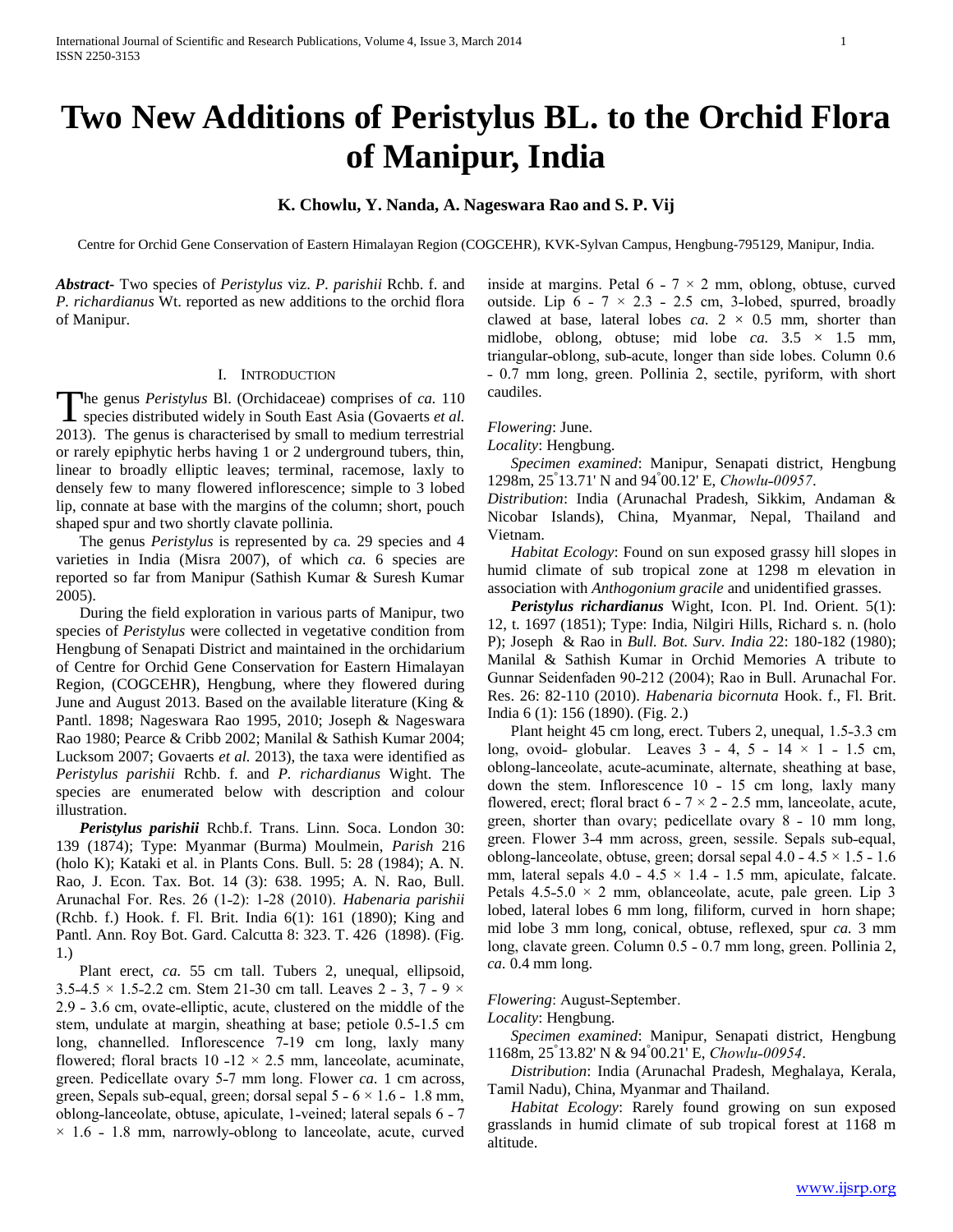International Journal of Scientific and Research Publications, Volume 4, Issue 3, March 2014 2 ISSN 2250-3153

#### II. ACKNOWLEDGEMENTS

 Authors are grateful to the SERB Division, Department of Science & Technology, Govt. of India, New Delhi for financial support; to Mr. H. Kipgen, President, FEEDS, Hengbung for facilities and encouragement.

#### **REFERENCES**

- [1] GOVAERTS, R., CAMPACCI, M. A., BAPTISTA. D. H., CRIBB, P. H., GEORGE, A., KRENUZ, K. & WOOD, J. (2013): World checklist of Orchiadaceae. Ficilited by the Royal Botanic Garden, Kew Published on the internet; http// apps. kew. org/ wcsp/ retrived. 2013-11-28.
- [2] JOSEPH J. & A. N. RAO (1980): Peristylus richardianus Wt. and Liparis wrayii Hook. f. -Two ground orchids new to North East India. Bull.Bot. Surv. India 22: 180-182.
- [3] KATAKI S. K., S. K. JAIN & A. R. K. SASTRY (1984): Distribution of orchids of Sikkim and North Eastern India. Plant conservation Bulletin 5: 35-38. POSSCEF, Botanical Survey of India, Howrah.
- [4] KING, G. & R. PANTLING (1898): The orchids of Sikkim Himalaya. Ann. Roy. Bot. Gard. Calcutta 8: 323-324.
- [5] LUCKSOM, S. Z. (2007): The Orchids of Sikkim and North East Himalaya, Spectrum House, Siliguri 688-772.
- [6] MANILAL K. S. & C. SATHISH KUMAR (2004): Orchid Memories A tribute to Gunnar Seidenfaden. Mentor books, D-37, Jawahar Nagar, Calicut for the Indian Association for Angiosperm Taxonomy (IAAT), University of Calicut, Calicut Pp. 211-213.
- [7] MISRA, S. (2007): Orchids of India. Bishen Singh Mahendra Pal Singh, Dehradun.
- [8] RAO A. N. (1995): Two ground orchid species new to Arunachal Pradesh (India). J. Econ. Tax. Bot. 19 (3): 637-638.
- [9] RAO A. N. (2007): Orchid Flora of North East India- an upto date analysis. Bull. Arunachal For. Res. 23(1&2): 6-38.
- [10] RAO A. N. (2010 a): Orchid Flora of Arunachal Pradesh An Update. Bull. of Arunachal For. Res. 26 (1&2): 82-110.
- [11] RAO A. N. (2010 b): A Review of orchidoideae Genera in Arunachal Pradesh (India). Bull. of Arunachal For. Res. 26(1-2): 1-28.
- [12] PEARCE N. R. & P. J. CRIBB (2002): The Orchids of Bhutan in Flora of Bhutan Vol. 3 part 3. Royal Botanic Garden Edinburgh, Royal Government of Bhutan Pp. 173-183.
- [13] SATHISH KUMAR C. & P. C. SURESH KUMAR (2005): Orchid digest of Manipur, North Eastern India. Rheedea. 15: 1 – 74.

#### **AUTHORS**

**First Author** – K. Chowlu, Centre for Orchid Gene Conservation of Eastern Himalayan Region (COGCEHR), KVK-Sylvan Campus, Hengbung-795129, Manipur, India. , Corresponding author E-mail: krishnachowlu@gmail.com, Contact no. 09615911343

**Second Author** – Y. Nanda PhD, Centre for Orchid Gene Conservation of Eastern Himalayan Region (COGCEHR), KVK-Sylvan Campus, Hengbung-795129, Manipur, India, E-mail: nandayumnam@gmail.com

**Third Author** – A. Nageswara Rao PhD, Centre for Orchid Gene Conservation of Eastern Himalayan Region (COGCEHR), KVK-Sylvan Campus, Hengbung-795129, Manipur, India E-mail: dr\_anrao@rediffmail.com

**Fourth Author** – S. P. Vij PhD

Centre for Orchid Gene Conservation of Eastern Himalayan Region (COGCEHR), KVK-Sylvan Campus, Hengbung-795129, Manipur, India, E-mail: spvij1@rediffmail.com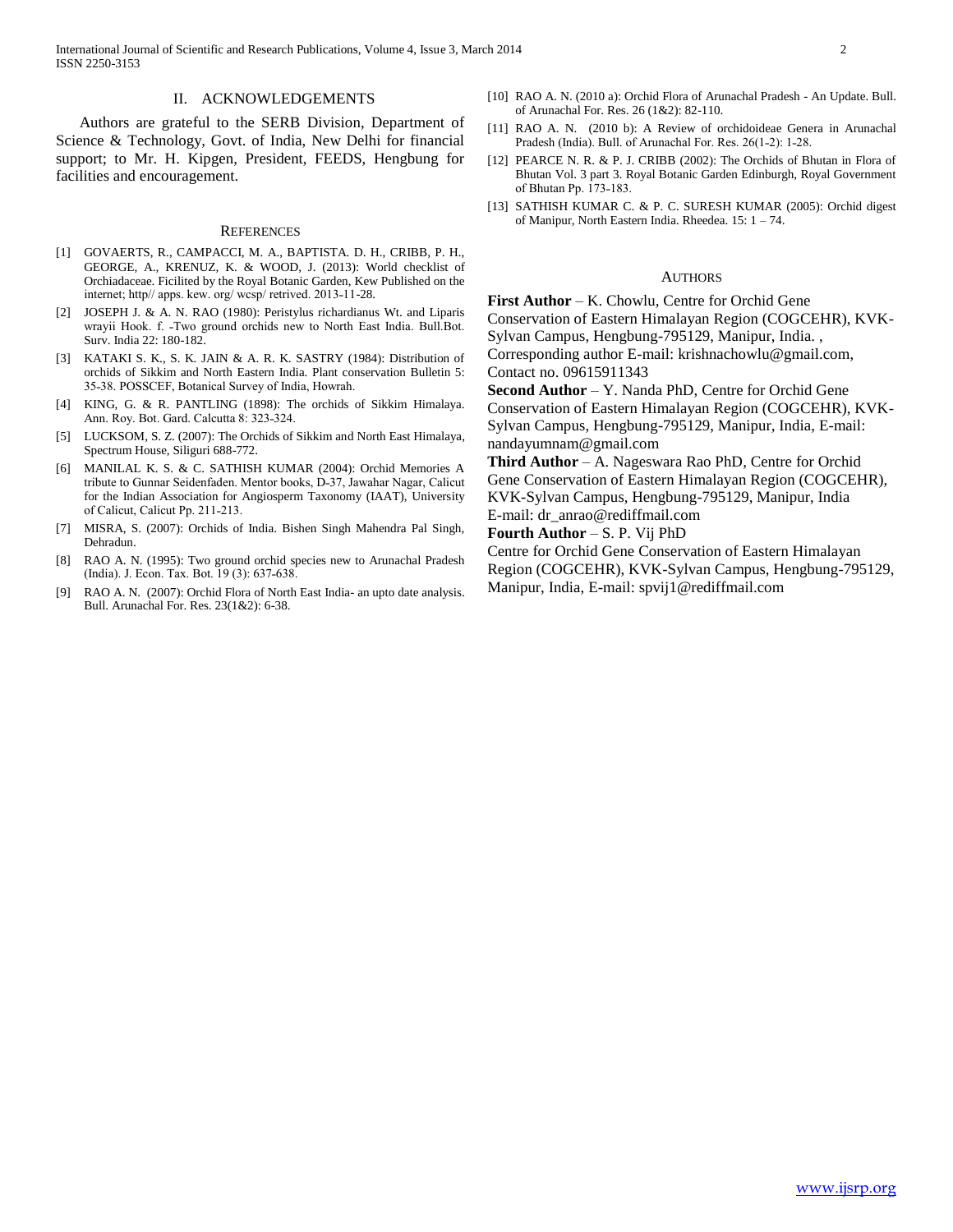

**Fig. 1.** *Peristylus parishii* **Rchb. f. A. Habit. B. Bract. CA. Flower. D. Dissected parts. E. Lip with the column. F. Lip. G. Pollinia**